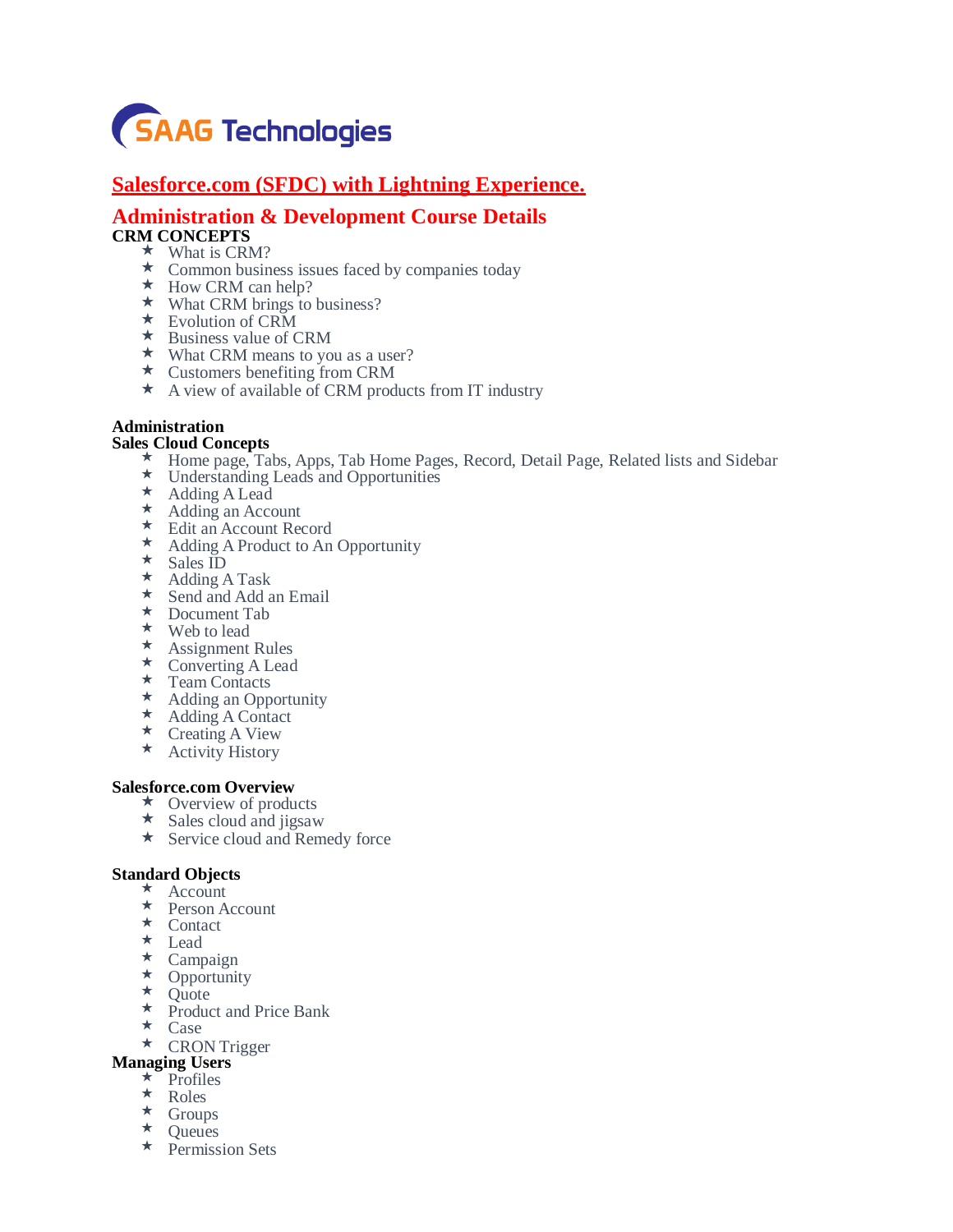# **Securing and Sharing Data**

- **★** Object-Level Security
- Field- Level Security
- ★ Record-Level Security
- $\star$  Field Accessibility
- ★ Record Types

# **Automate Business Process with Workflow Developing Approval Processes**

- $\star$  Formulas
- $\star$  Syntax
- $\star$  Object Formulas
- ★ Where Do I Use Them?
- $\star$  Workflows &Business Rules
- $\star$  Visualforce
- $\star$  Limitations
- $\star$  Best Practices
- $\star$  Predefined Function and experiment

# **Going Global**

- $\star$  Import
- $\star$  Export

# **Overriding Link, Tabs and Label Sending Mass Email Importing Data**

- Import Data wizard
- ★ APEX Data Loader

# **Monitoring your Org**

- ★ Debug Logs
- $\star$  Email Logs
- Login History
- ★ View Setup Audit Trail
- Time-based Workflow
- $\star$  Scheduled Job
- ★ Outbound Messages
- ★ Apex Job Queue
- $\star$  Import Queue
- $\star$  Mass Email Queue
- Case Escalation Rule Queue
- Entitlement Process Queue
- Bulk Data Load Jobs

# **Advanced Topics:**

## **Development**

- $\star$  Enable Developing mode
- overview about Developer Console
- $\star$  Installing Eclipse
- Overview about using eclipse and options
- $\star$  Installing ant and Maven in the eclipse
- **\*** MVC Architecture
- ★ Comparison of MVC to APPS
- ★ OOPS Basics
- **\*** Lexical
- $\star$  Tokens
- $\star$  Identifiers
- $\star$  Variables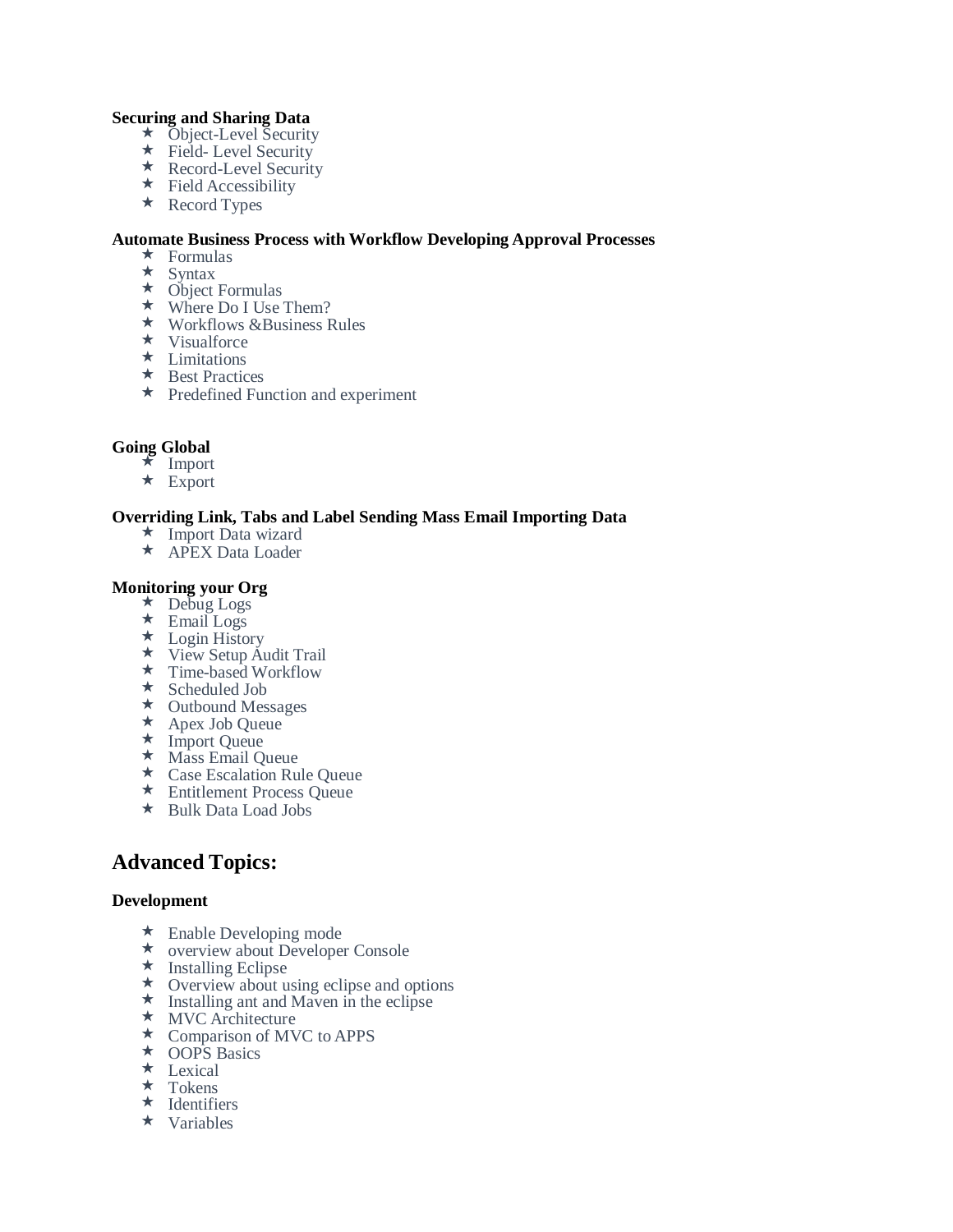- $\star$  Data Types
- $\star$  Methods
- \* Access Modifiers
- \* comparison between Method/Function and Procedure
- $\star$  Classes
- $\star$  Creation of Variables
- $\star$  Getter Methods
- \* Setter Methods
- $\star$  Creation of Methods
- $\star$  with Sharing
- $\star$  With Out Sharing
- \* Creation of Objects
- \* Reference Variables
- $\star$  Constructors
- Class Scope
- $\star$  Static Variables
- $\star$  Static Methods
- $\star$  Static Blocks
- $\star$  Final Variables
- $\star$  Final Static Variables
- $\star$  Arrays
- Advantages and Disadvantages of Arrays

# **Apex Collections:**

- $\star$  List
- $\star$  Set and Methods
- $\star$  Map and Methods

# **Select Option Class**

. SOQL (Object Query Language)SOSL (Object Search Language)

# **Compression of DML with Database DML**

- $\star$  Save Point
- \* Rollback operations
- $\star$  Working with workbench
- $\star$  Writing a test class
- **★** SOQI Governing limit
- $\star$  DML governing limit ★ DML on No. of records
- $\star$  Future Methods
- ★ Setup Objects
- $\star$  Non-Setup Objects
- \* Mixed DML exception
- $\star$  Async Apex Job class
- $\star$  Batch Apex

## **Email Services**

- Outbound Email Services
- $\star$  Single Email Message
- \* Sending Pdf attachment

# **Schedule Apex**

- ★ Implementing Schedule Apex
- $\star$  Cron Trigger
- $\star$  Invoking Batch Apex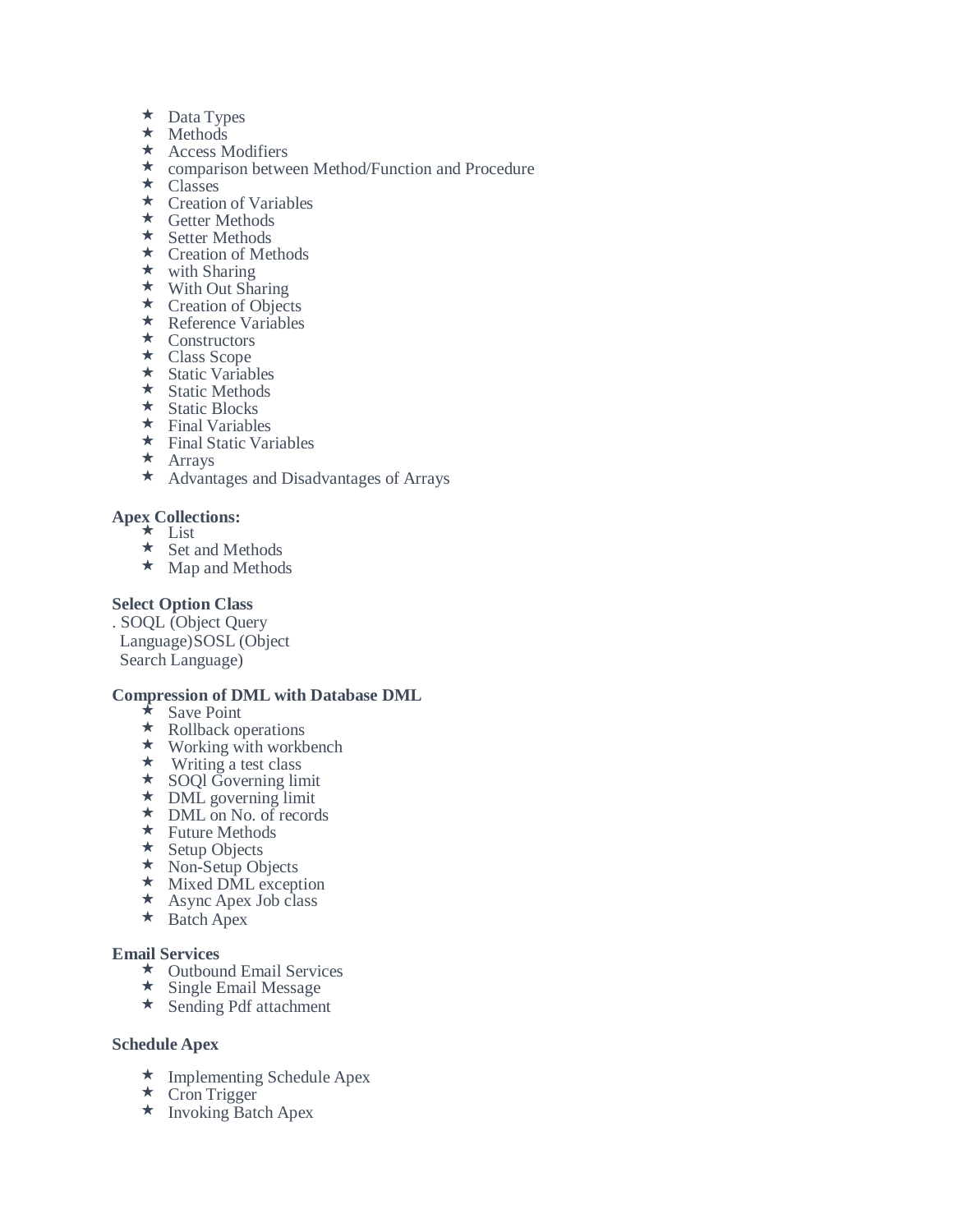- $\star$  Invoking Future Methods from Schedule Apex
- $\star$  Invoking the Callouts from Schedule Apex
- ★ Sending Email from Schedule Apex
- ★ Test Classes
- Governing Limits

# **Triggers**

- $\star$  Trigger Events
- $\star$  Trigger Context variables
- $\star$  Insert Triggers
- \* New in before insert and after Insert.
- $\star$  DML in before insert and after
- $\star$  System validation and before Insert Trigger
- \* System validation and Before Insert and custom
- \* System validation and Before Insert, Custom validation and after Insert trigger Combination.
- System Validation, Before Insert, Custom validation, after insert, Assignment Rule Combination.
- System Validation, Before Insert, Custom validation, after insert, Assignment Rule, Auto ResponseCombination
- System Validation, Before Insert, Custom validation, after insert, Assignment Rule, Auto Response,workflow Combination
- System Validation, Before Insert, Custom validation, after insert, Assignment Rule, Auto Responseworkflow 1, workflow rule 2 Combination
- System Validation, Before Insert, Custom validation, after insert, Assignment Rule, Auto Responseworkflow 1, workflow rule 2, Rollup summary combination
- System Validation, Before Insert, Custom validation, after insert, Assignment Rule, Auto Responseworkflow 1, workflow rule 2, Rollup, Formulas combination 4. Update Triggers

## **Extensions**

- ★ Standard Controller
- Standard Set Controller
- $\star$  Custom Controller
- $\star$  Controller Extensions

## **Custom Setting**

- $\star$  List
- $\star$  Hierarchical

## **Visualforce**

- $\star$  Create VF Page
- $\star$  Using URL
- ★ Using Developer Console
- Using Eclipse
- Using Standard Navigation
- Printing Static data, Binding the global data on VF page
- 4.Global Objects in VF page
- $\star$  Apex Page Block
- $\star$  Apex Page Block Section and apex

## **JavaScript in VF page**

- $\star$  Internal JavaScript
- External JavaScript
- $\star$  Events & validations

# **List Views**

- $\star$  Page Block Table
- $\star$  Data Tables
- $\star$  Data List